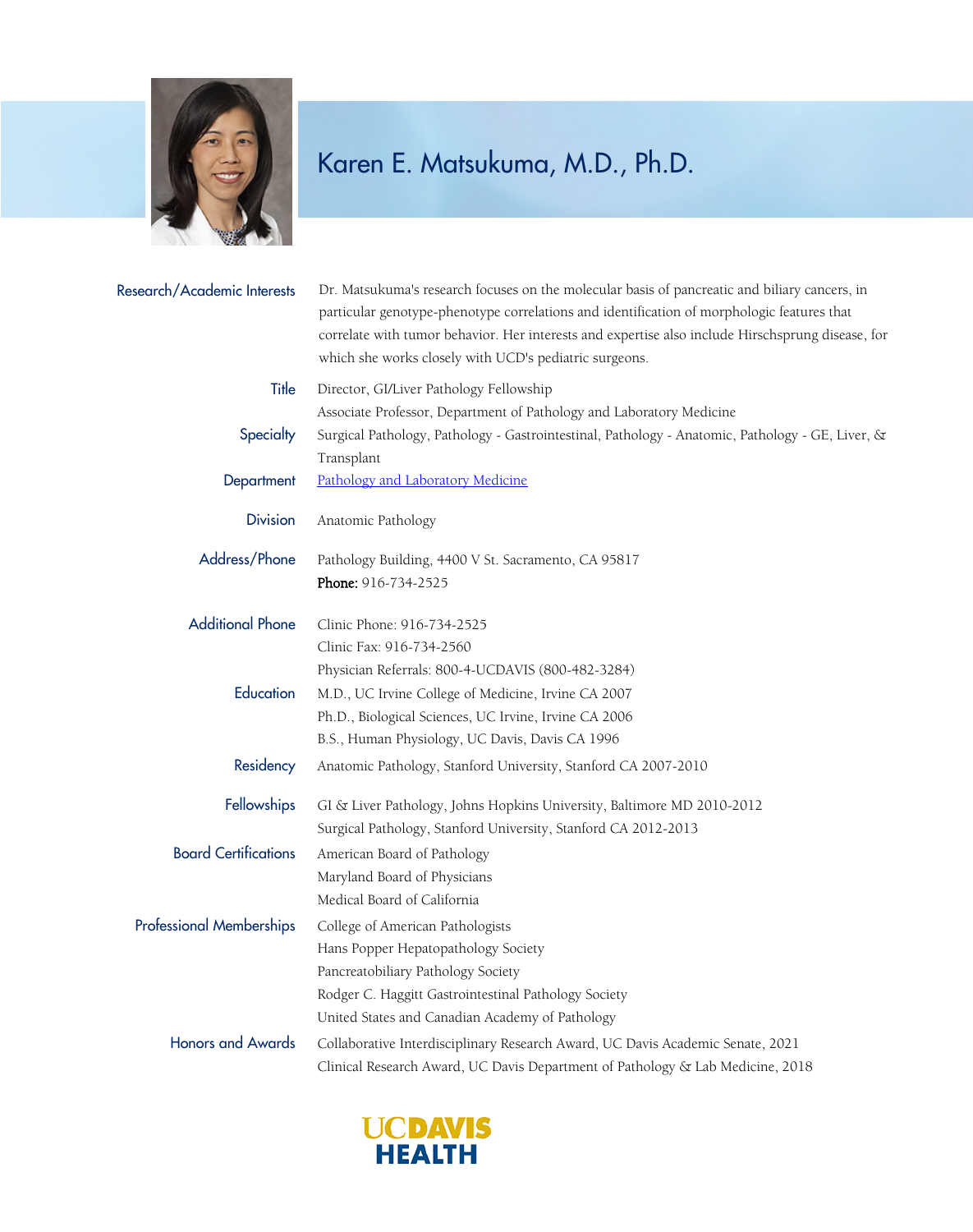

## Karen E. Matsukuma, M.D., Ph.D.

Resident Teaching Award, UC Davis Department of Pathology & Lab Medicine, 2016 Bright Ideas Fund Award, UC Davis Department of Pathology & Lab Medicine, 2014 American Diabetes Association Medical Scholars Award, 2003

Select Recent Publications Mitra A, Lee HS, Matsukuma K. Acute Appendicitis with Neuronal Hyperplasia and Swelling: A Novel Histologic Mimic of Appendiceal Goblet Cell Adenocarcinoma and Signet-Ring Cell Adenocarcinoma. Int J Surg Pathol. 2022 May;30(3):278-281. doi:10.1177/10668969211047979. Epub 2021 Oct 7. PMID:34617794.

> Theodorou CM, Jackson JE, Stokes SC, Pivetti CD, Kumar P, Paxton ZJ, Matsukuma KE, Yamashiro KJ, Reynaga L, Hyllen AA, de Lorimier AJ, Hassan M, Wang A, Farmer DL, Saadai P. Early investigations into improving bowel and bladder function in fetal ovine myelomeningocele repair. J Pediatr Surg. 2022 May;57(5):941-948. doi:10.1016/j.jpedsurg.2021.12.046. Epub 2022 Jan 13. PMID:35093254.

Yaseen A, Ladenheim A, Olson KA, Libertini SJ, McPherson JD, Matsukuma K. Whole exome sequencing of a gut-associated lymphoid tissue neoplasm points to precursor or early form of sporadic colon carcinoma. Pathol Res Pract. 2021 Apr;220:153406. doi:10.1016/j.prp. 2021.153406. Epub 2021 Mar 5. PMID:33740545.

Soares de Oliveira MA, Galganski L, Stokes S, Chang C-, Pivetti CD, Zhang B, Matsukuma KE, Saadai P, Chan JW. Diagnosing Hirschsprung disease by detecting intestinal ganglion cells using label-free hyperspectral microscopy. Sci Rep. 2021 Jan 14;11(1):1398. doi:10.1038/s41598-021- 80981-7. PMID:33446868.

Matsukuma K, Torbenson M. Autoimmune Gastritis. Am J Surgical Pathol Reviews Rep. 2019 Jul-Aug;24(4):150-156.

Makohon-Moore AP, Matsukuma K, Zhang M, Reiter JG, Gerold JM, Jiao Y, Sikkema L, Attiyeh MA, Yachida S, Sandone C, Hruban RH, Klimstra DS, Papadopoulos N, Nowak MA, Kinzler KW, Vogelstein B, Iacobuzio-Donahue CA. Precancerous neoplastic cells can move through the